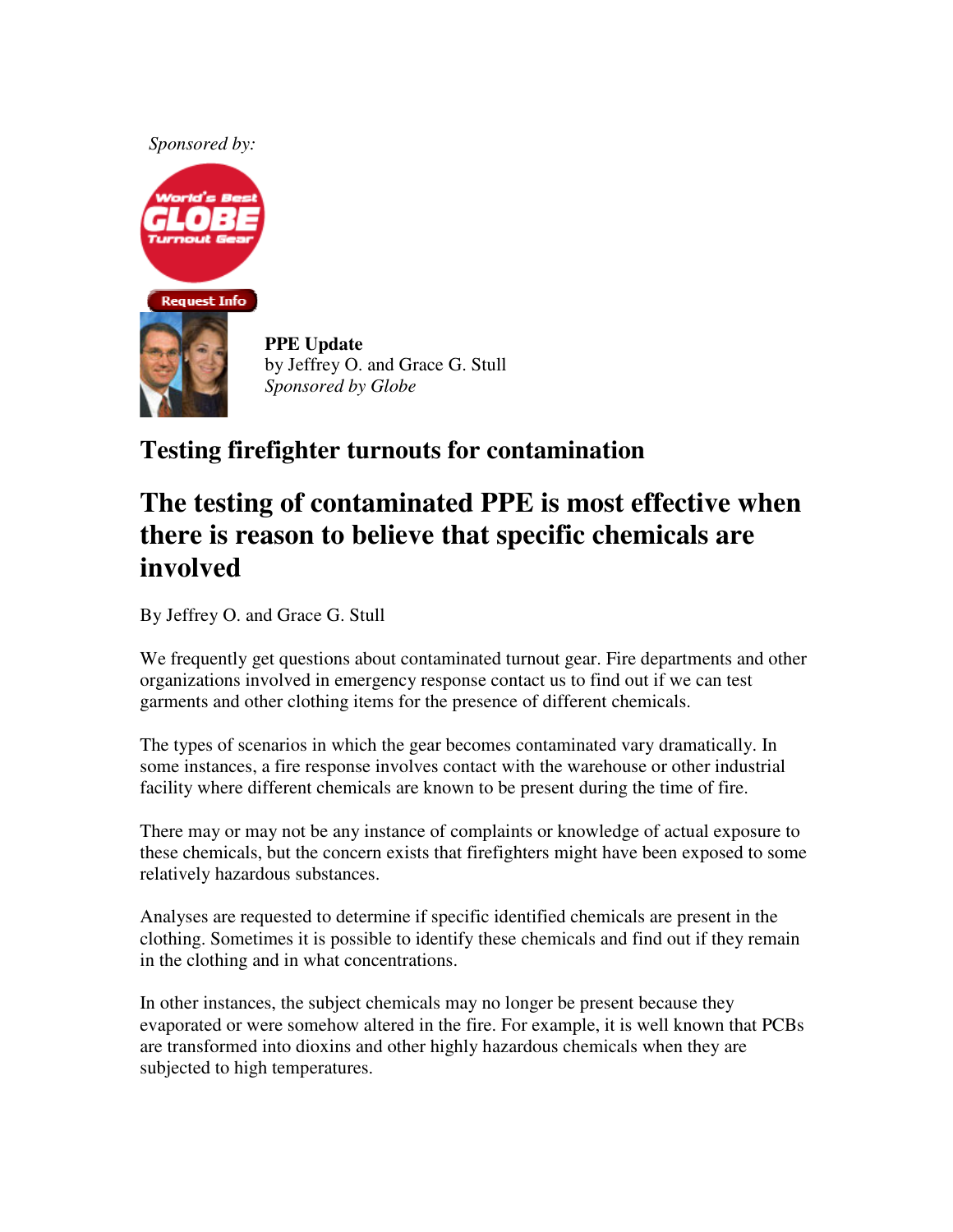#### **Specific complaints**

We encounter other situations where there has been a specific complaint about firefighters having rashes or some acute reactions following the fireground event.

In a majority of these cases, the fire department does not have any information to suggest what the firefighters might have been exposed to or, for that matter, if chemicals present at the fire scene are responsible for the observed health issues.

This type of investigation involves a much more difficult analytical challenge. It is like looking for a needle in a haystack because any number of chemicals could be responsible for the problems ensuing after fire response.

It often becomes a trial and error search to see if somehow a particular chemical might be identified in a sufficient quantity to be of concern. Many of these investigations end up with little information to help resolve the issue.

Only in a few instances have we been able to find some substance that might be responsible for causing a specific problem observed on the fireground.

Lastly there are other scenarios where fire departments have had a number of firefighters involved in a specific incident, have washed the gear, and yet have concerns about residual chemical that might not have been removed by the cleaning process.

These situations can involve circumstances where the chemicals have been identified, or where there is some unknown irritant or other substance suspected of causing potential health issues.

The analyses reflecting these scenarios are best performed by evaluating both decontaminated and contaminated gear. This approach provides the levels of contaminants found in both soiled and clean gear, as well as showing the effectiveness of the cleaning and/or decontamination processes.

#### **Common request**

In all the situations, there is a common request for gear to be analyzed and a report to be generated that can shed some light on whether the gear is still viable and if the gear is a source of continued chemical exposure to the wearer.

While these types of analyses can often yield results that are useful in helping departments make judgments about whether they should retain clothing, attempt further decontamination, or dispose of the gear, there are many limitations for the testing that is performed when examining for contamination levels.

Testing of contaminated turnout gear is most effective when there is reason to believe that specific chemicals are involved. The analyses can be designed to focus on identifying and quantifying those particular chemicals.